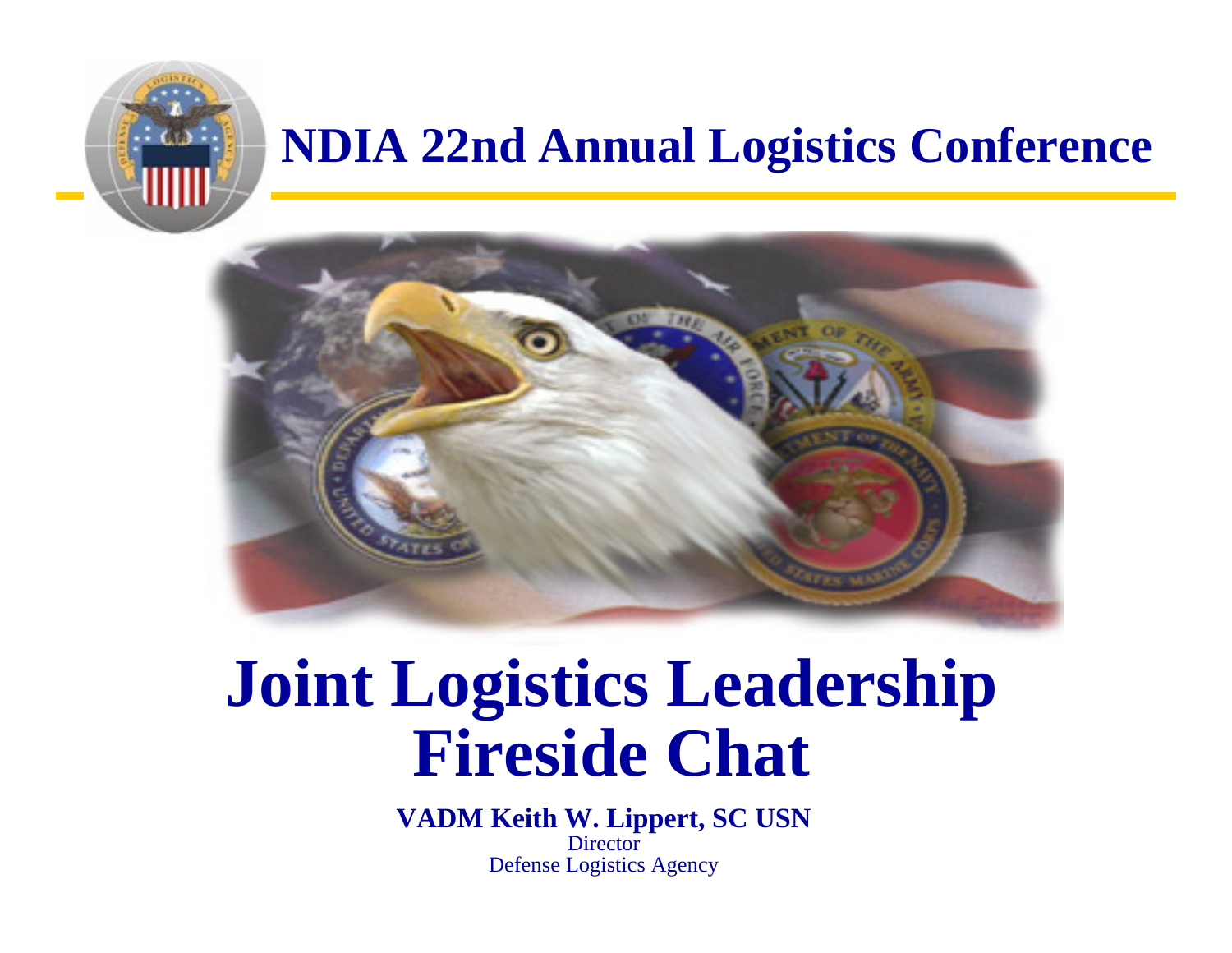

**Working With Our Joint Logistics Partners…** 

- **DLA J4: Customer Operations & Readiness**
- **Performance Based Agreements (PBA)**
- **Performance Based Logistics (PBL)**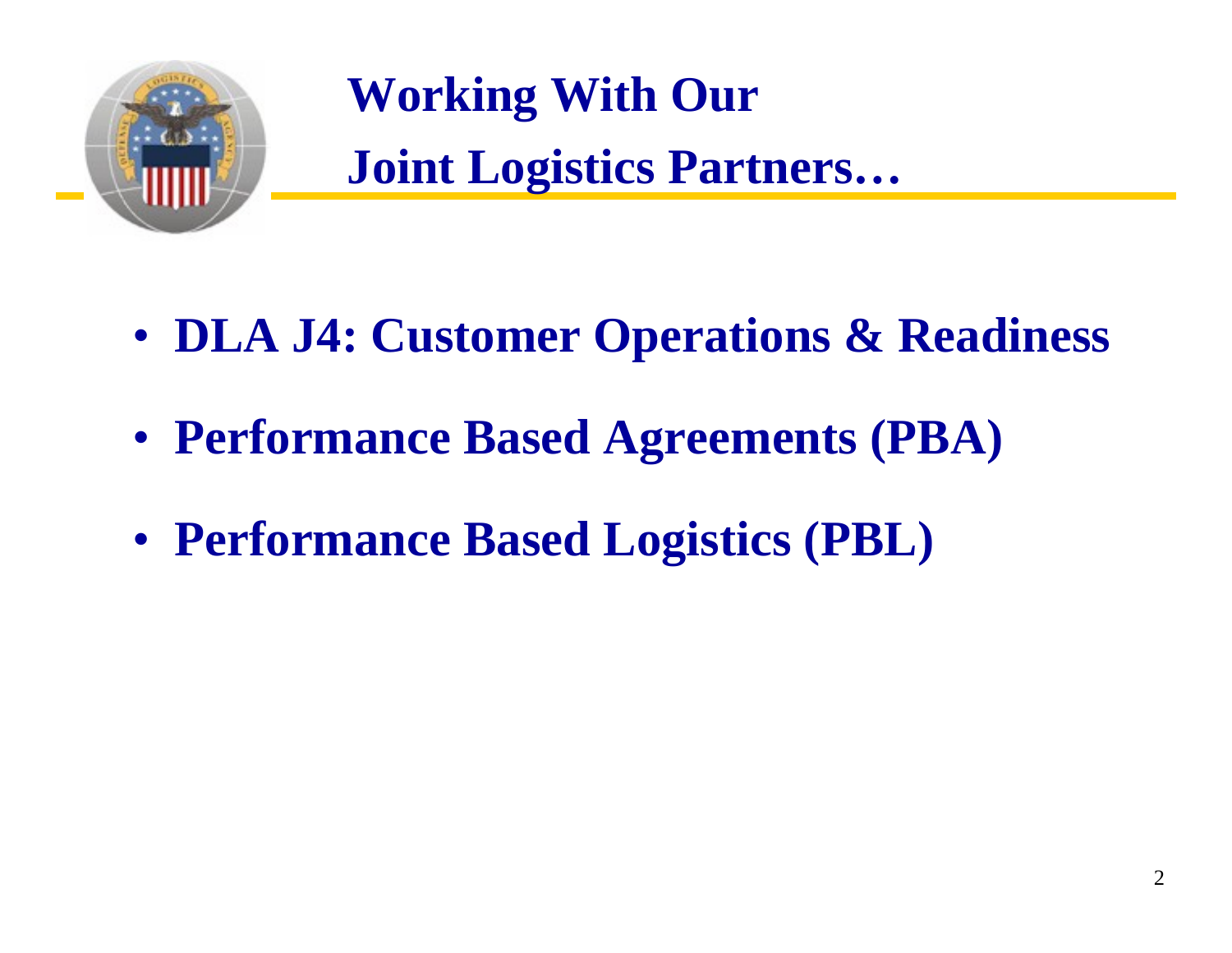

### **DLA J-4: Key Functions/Capabilities**

#### DLA J-4 Functions/Capabilities Required

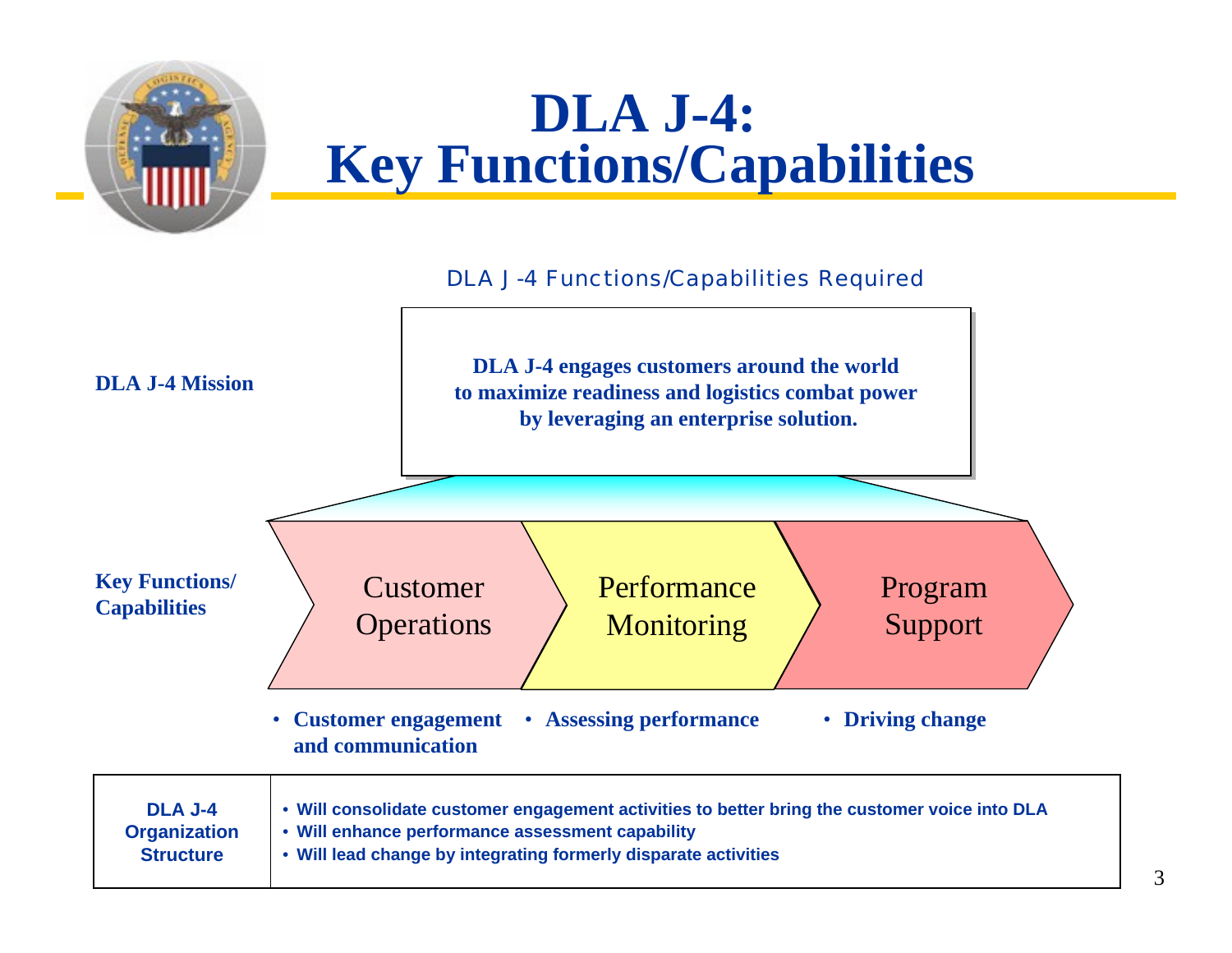

### **Performance Based Agreements (PBA's): Purpose & Structure**

- PBA's establish a framework for the **PBA Structure** coordination and alignment of resources in support of our customers
- PBA's define in explicit terms what is being promised to the customer
- PBA's will replace existing command to command Memorandums of Understanding & Agreement
- PBA's are an integral part of the Customer Relationship Management framework

# **Execution Agreements Contingency Agreements Accountability and Oversight Revisions and Flexibility Performance MeasuresRoles and Responsibilities ContentObjective and Scope**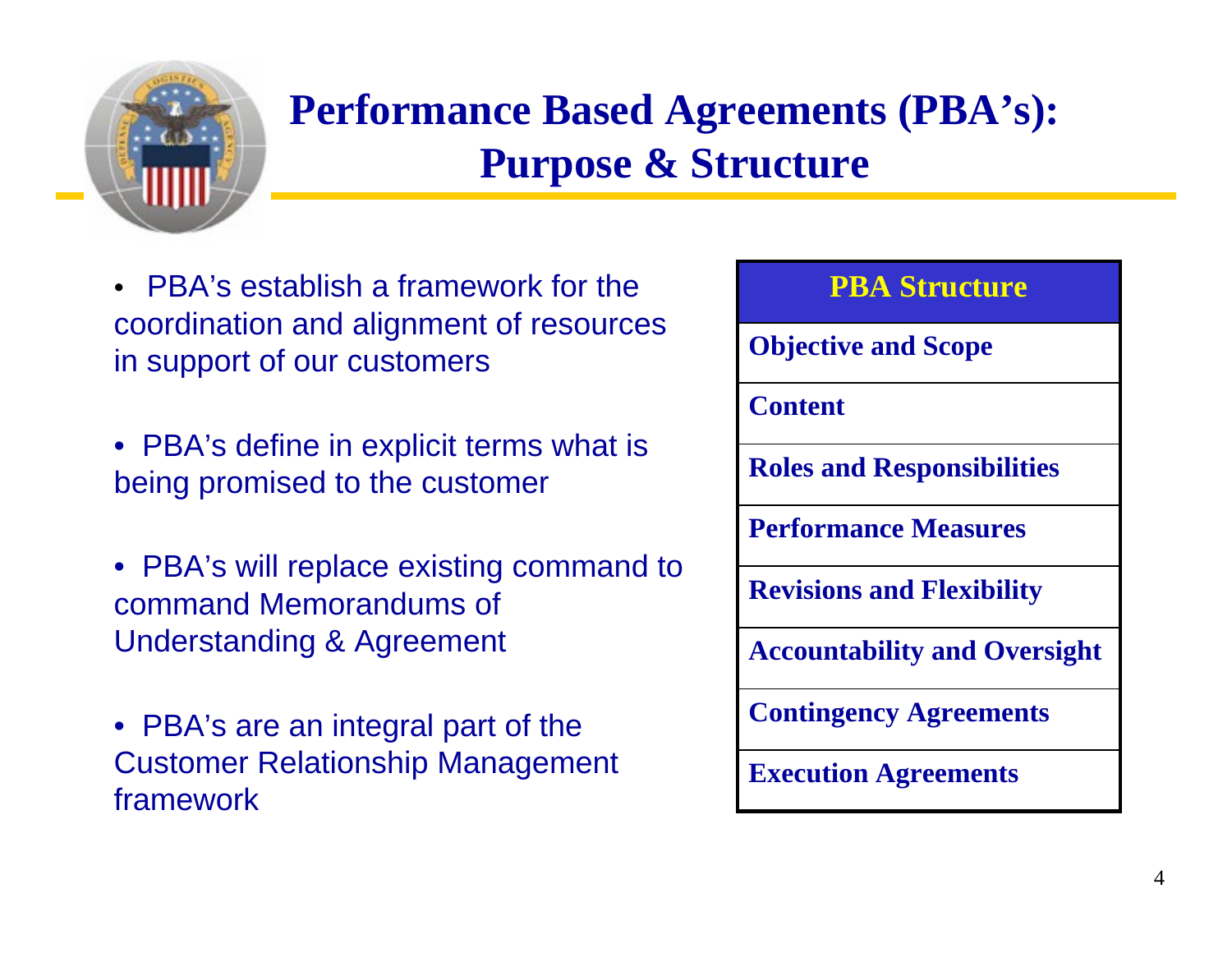

## **Our PBA Partners**

#### •**Signed Overarching Performance Based Agreements**

- $-$  U.S. Army, G-4
- **U.S. Marine Corps, HQ (I&L) Signed Jan 22, 2004**
- **U.S. Navy, N-4/NAVSUP Signed Sep 05, 2005**
- **U.S. Air Force, A4/AFMC Signed Mar 22, 2006**
- **EUCOM, DCG/J-4 Signed Mar 02, 2006**

**Signed Dec 05, 2003** 

- • **Feedback-Loop**
	- **Partnership Agreement Council (Quarterly)**
	- **Service/DLA Flag/SES Quarterly Meetings**
	- **Annual Service/DLA Days**

Expect to complete all Combatant Commander PBA's by September 30, 2006.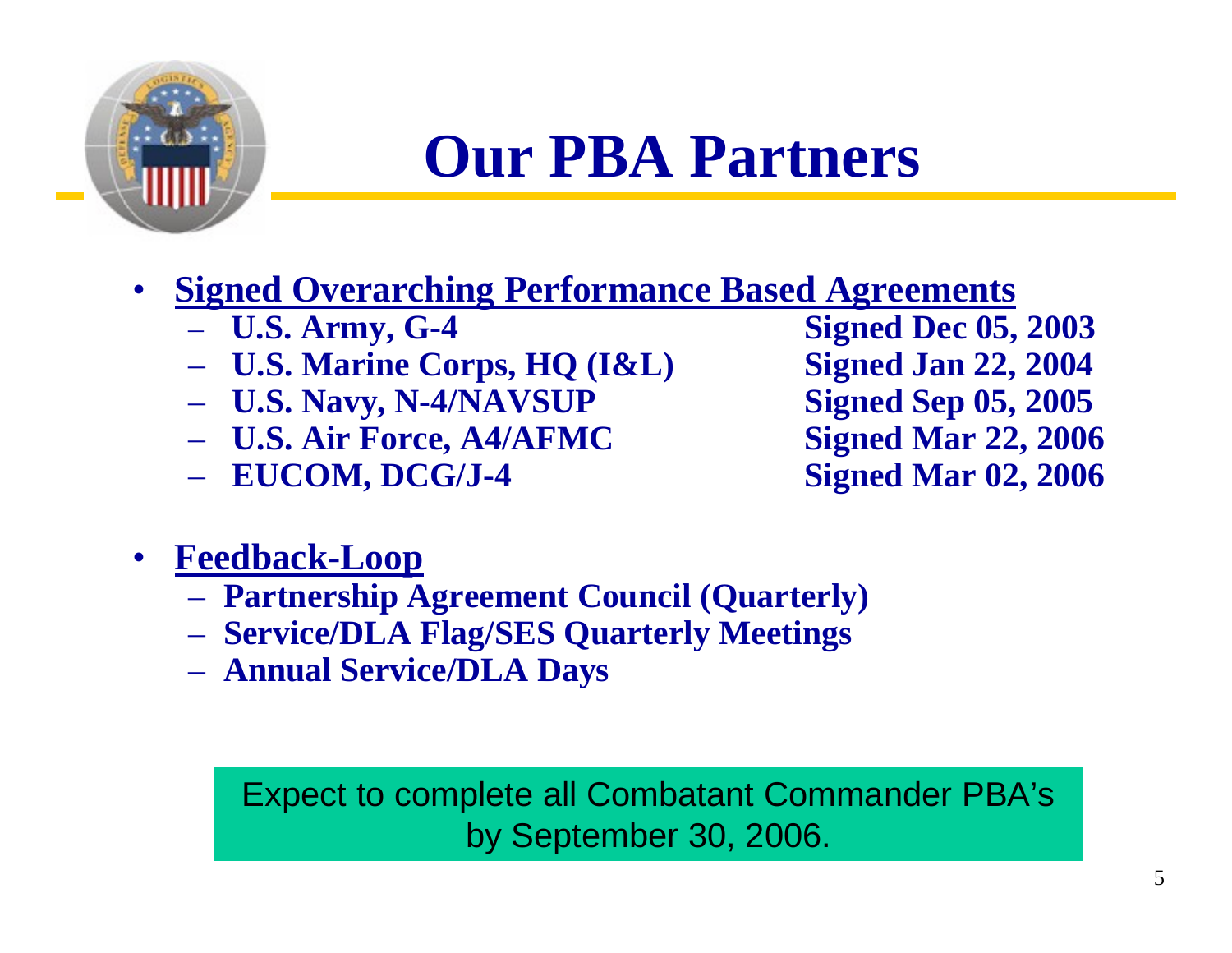

**Performance Based Logistics (PBL): DLA's PBL Strategy**

## **Two Options/Targets of Opportunity:**

**and/or 1. Junior Partner to Service or Contractor Product Support Integrator 2. PMs' Choice as Product Support Integrator in the Long-Term**

**Full Court Press on Option 1; Pilots for 2**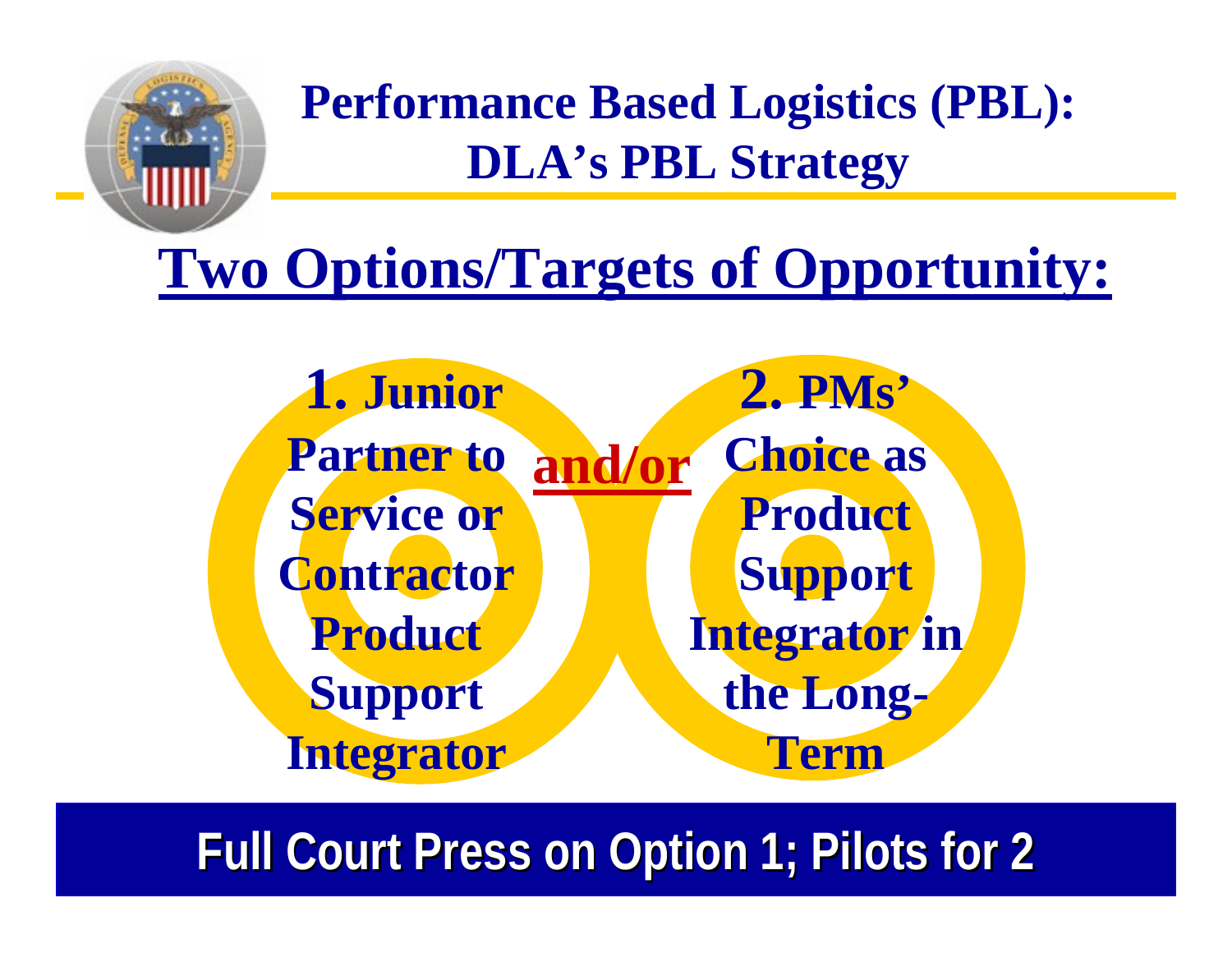

## **Performance Based Logistics: Working With Our Industry Partners**

- **Super Hornet (F/A-18 E/F)**
	- PBL Signed: December 23, 2005
	- The Relationship: NAVICP contract with Boeing. DLA is a participant
	- Expected Benefits: Reduced life cycle costs thru centralized ILS management of configuration, obsolescence, engineering, reliability, maintenance planning, etc.

### • **Joint STARS Total System Support Responsibility**

- PBL Signed: AF/Northrop Grumman, September 2000
- The Relationship: DLA provides common consumables to Northrop Grumman
- Expected Benefits: Exploit centralized management and provide aircraft and mission systems availability at reduced cost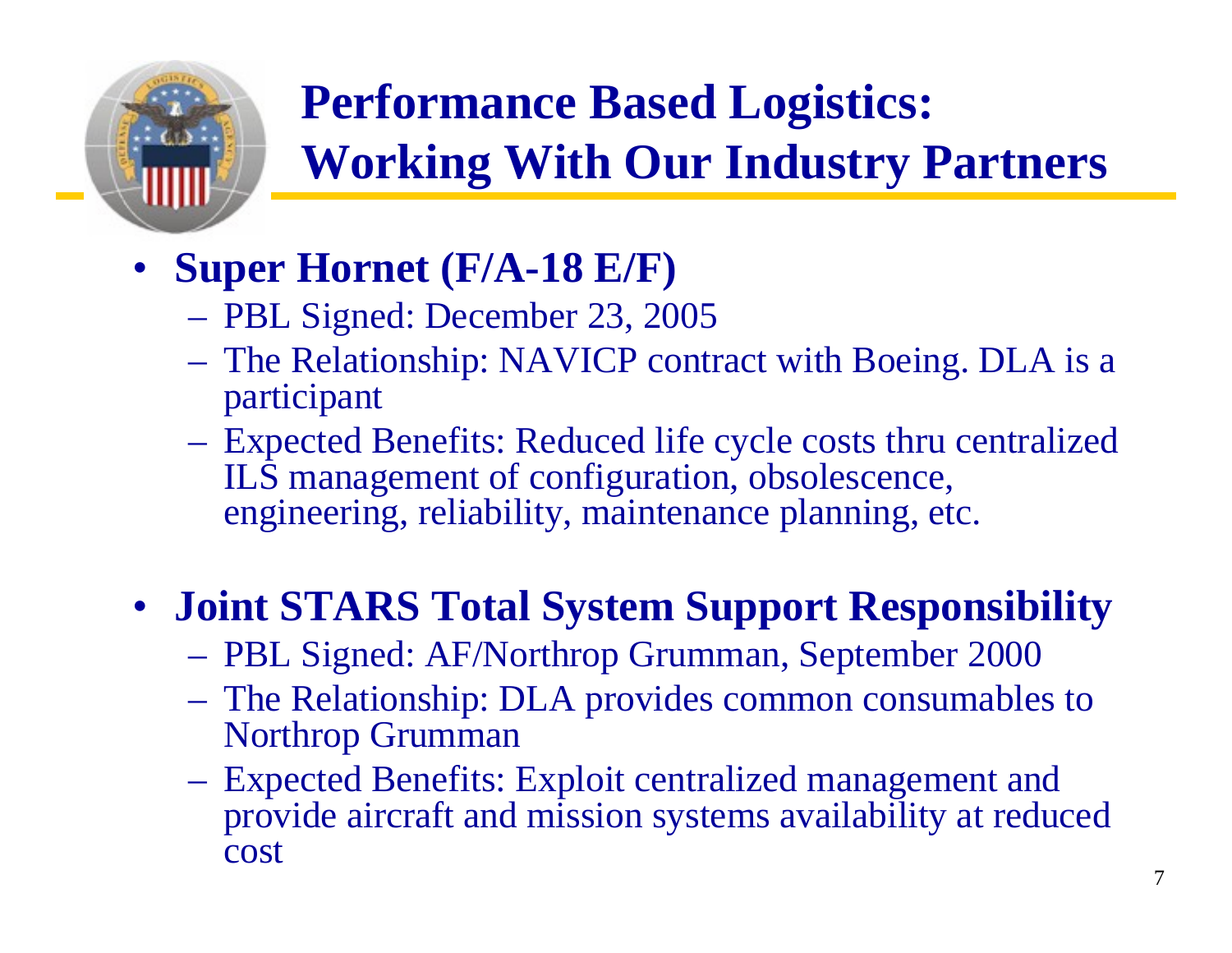

## **Performance Based Logistics: Working With Our Industry Partners**

#### •**Army's Future Combat System**

- PBL Signed: Army/Boeing March 2002
- The relationship: MOA with Army using DLA as a supplier of managed items, Distribution, Cataloging, and Logistics Information Services.
- Expected Benefits: Reduced life cycle cost thru centralized end to end wholesale and retail supply chain management, improved logistics common operating environment thru integrated data environments, and improved initial fielding thru early cataloging and provisioning suppor<sup>t</sup>

#### $\bullet$ **Kelly Aviation Center (KAC)**

- PBL Signed: 23 May 2003
- The Relationship: KAC uses DLA as Preferred Supplier of "Contractor Furnished Material."
- Expected Benefits:
	- **Increase Reliability on the T56 & TF39 Engines**
	- **Increase Time on Wing**